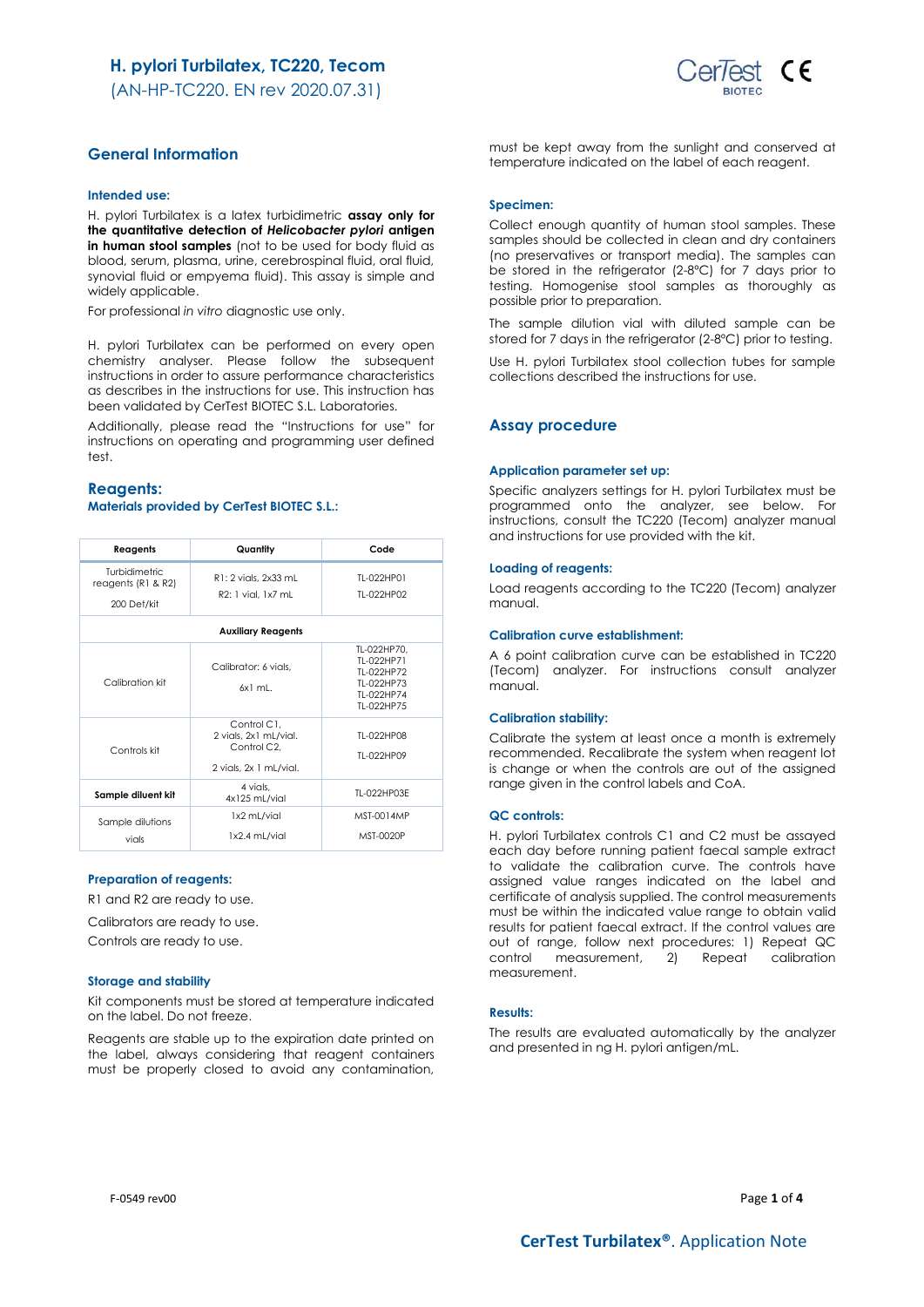# **H. pylori Turbilatex, TC220, Tecom**

(AN-HP-TC220. EN rev 2020.07.31)



## **Performance characteristics**

The following results have been obtained during the validation of H.pylori Turbilatex on the TC220 (Tecom) analyzer.

## **Linearity:**

H. pylori Turbilatex on TC220 (Tecom) analyzer using calibrator kit is linear in the calibration range of 0-40 ng H. pylori antigen/mL.



## **Measuring range:**

H. pylori Turbilatex assay measuring range is 0.8-40 ng H. pylori antigen/mL on the TC220 (Tecom) analyzer. Samples higher concentrated than 2000 ng H. pylori antigen/mL of stool must be diluted for proper quantification by the user, using additional sample buffer.

### **Prozone effect**

Using the reported parameters, no prozone effect (hook effect) was observed up to 0.2 mg *H. pylori* antigen/mL of stool. Samples with H. pylori antigen concentration of 0.2 mg H. pylori antigen/mL give a typical positive result >40 ng H.pylori antigen/mL.

## **Detection limit**

**Limit of detection (LOD): 0.8 ng H. pylori antigen/mL (\*).**  The lower limit of detection of H. pylori Turbilatex was determined on 20 samples and 2 sample replicates as the mean value + 2xSD.

**Limit of quantification (LOQ): 1 ng H. pylori antigen/mL (\*).** The lower limit of quantification is defined as the lowest actual amount of analysis that can be reliably detected; imprecision is < 20% as CV% on the TC220 (Tecom) analyzer.

*(\*) Data obtained by the analyser Biolis 24i (Tokyo Boeki)*

### **Precision**

H. pylori Turbilatex was tested with three different controls levels.

|                  | Low<br>$(2.5 \nmid mL)$ | Medium<br>$(10 \nmid mL)$ | High<br>$(40 \nmid mL)$ |
|------------------|-------------------------|---------------------------|-------------------------|
| N                | 20                      | 20                        | 20                      |
| Mean $(\mu g/g)$ | 2.6                     | 10.3                      | 36.7                    |
| SD $(\mu g/g)$   | 0.2                     | 0.4                       | 0.6                     |
| CV (%)           |                         |                           |                         |

# **Method comparison**

Results obtained with H. pylori Turbilatex on the TC220 (Tecom) analyzer were compared with an immunochromatographic test (CerTest *H. pylori*, CerTest). The results were as follows:

|                                              | Sensitivity | Specificity |
|----------------------------------------------|-------------|-------------|
| H. pylori Turbilatex vs<br>CerTest H. pylori | 86.5%       | >98%        |

## **Shipping damage**

Please notify your distributor, it this product was received damaged.

# **Symbols key**

| <b>IVD</b> | For in vitro diagnostic use only     |            | Keep dry               |
|------------|--------------------------------------|------------|------------------------|
| i          | Consult instructions for use         |            | Temperature limitation |
| <b>REF</b> | Catalogue number                     | <b>LOT</b> | Lot number             |
|            | Use by                               | اعدة       | Manufacturer           |
| Σ<br>n     | Contains sufficient for <n> test</n> | DIL        | Sample diluent         |
|            | Keep out of the sunlight             |            |                        |

# **Manufacturer**

### **CERTEST BIOTEC S.L.**

Pol. Industrial Río Gállego II,Calle J, Nº 1, 50840, San Mateo de Gállego, Zaragoza (SPAIN) www.certest.es

## **NOTES**

Please refer to the instruction for use for the detailed information about the test on the following:

**Synthesis; Principle; Precautions; Reagents; Specimen collection and preparation; Interpretation of results and limitations.**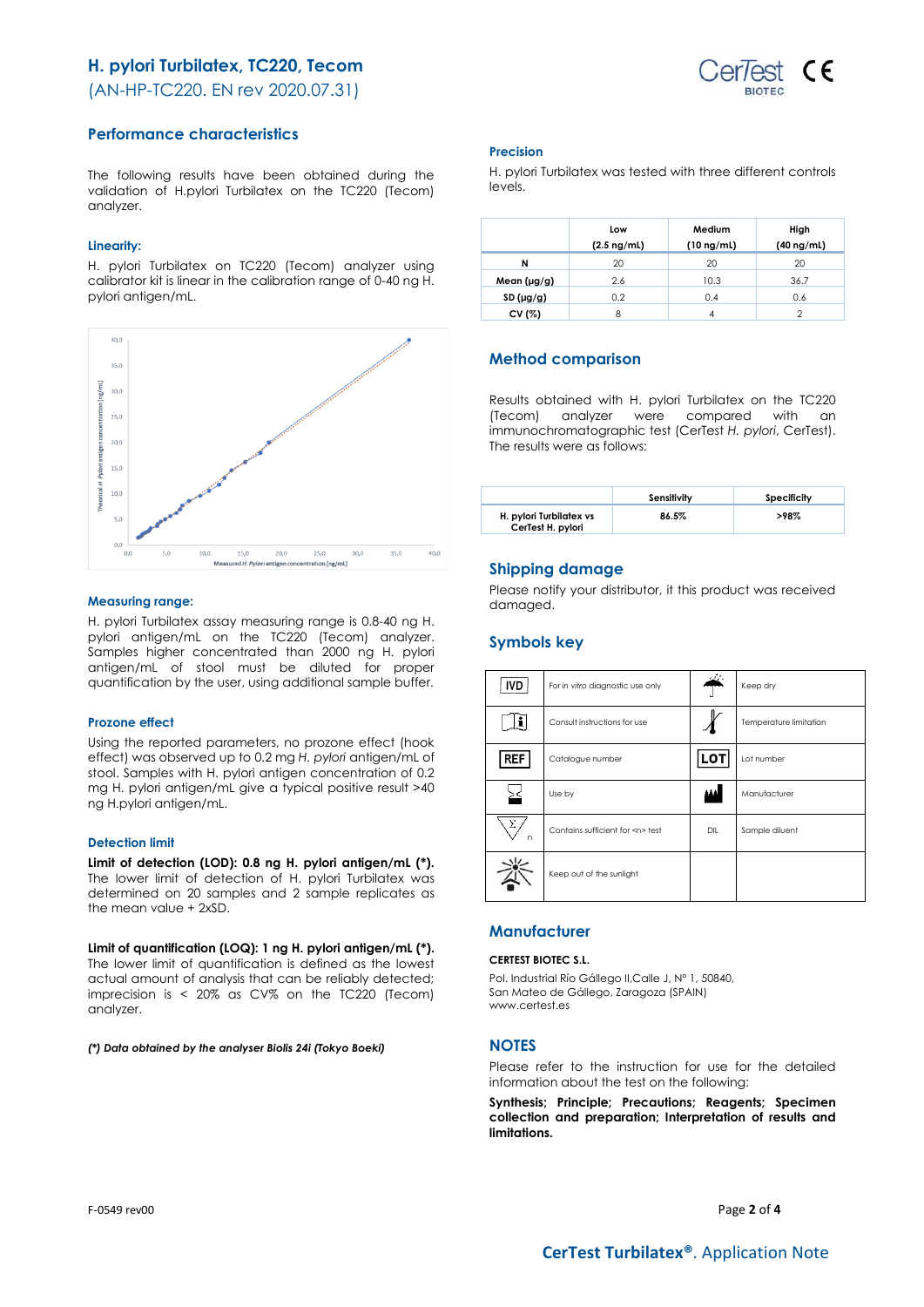

# **TC220 (Tecom) /Application parameters**

| <b>ASSAY PARAMETERS</b>   |                           |
|---------------------------|---------------------------|
| Std. No                   | 6                         |
| R1                        | 250 µL                    |
| Sample                    | $45$ µL                   |
| R <sub>2</sub>            | $30 \mu L$                |
| Others                    | <b>NA</b>                 |
| Reaction mode             | Two points                |
| Primary wavelength        | 546 nm                    |
| Secondary wavelength      | None                      |
| Direction                 | Increase                  |
| Self blank                | 10 seg after R2 addition  |
| <b>Final lecture</b>      | 400 seg after R2 addition |
| Linear range              | 0-40 ng/mL                |
| <b>CALIBRATION</b>        |                           |
| <b>Calibration Method</b> | Linear                    |
| Calibration set           | 5 calibrators + Blank     |
| <b>Blank</b>              | Calibrator 1 (0 ng/mL)    |
| Calibrator 1              | Calibrator 2 (2.5 ng/mL)  |
| Calibrator 2              | Calibrator 3 (5 ng/mL)    |
| Calibrator 3              | Calibrator 4 (10 ng/mL)   |
| Calibrator 4              | Calibrator 5 (20 ng/mL)   |
| Calibrator 5              | Calibrator 6 (40 ng/mL)   |
| <b>STEPS</b>              |                           |
| <b>Addition R1</b>        | 0 <sub>s</sub>            |
| <b>Addition Sample</b>    | 120 s                     |
| Incubation                |                           |
| <b>Addition R2</b>        | 320 s                     |
| <b>Blank Lecture</b>      | 330 s                     |
| Incubation                |                           |
| <b>Final lecture</b>      | 730 s                     |